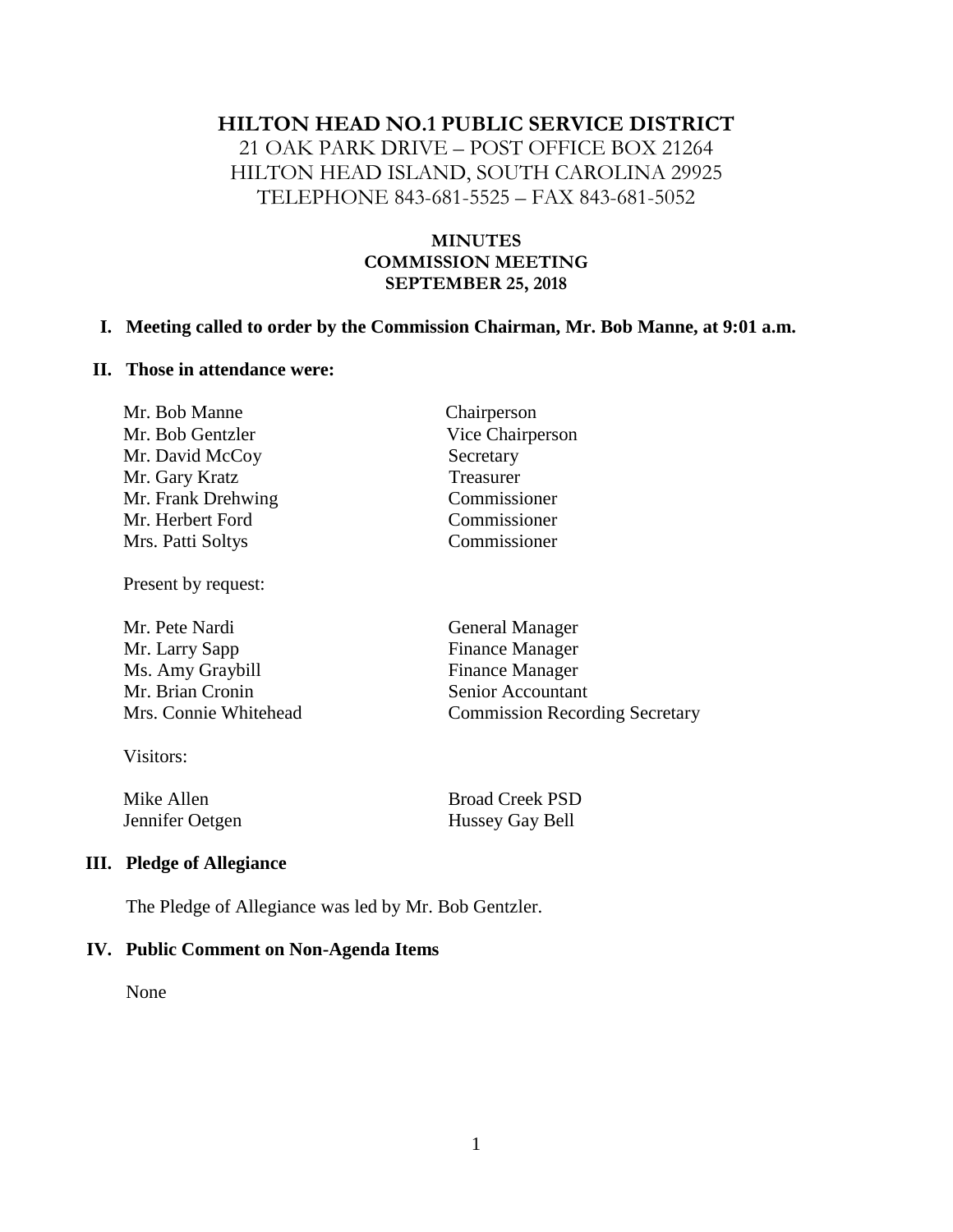# **V. Adoption of the Draft Minutes of the August 28, 2018, Regular Meeting**

Action

• Mr. Gentzler moved to adopt the minutes as presented. Mr. McCoy seconded. The motion passed unanimously.

## **VI. Interconnectivity Feasibility Study**

Key Discussion Points

- Mrs. Jennifer Oetgen of Hussey Gay Bell presented an overview of the scope of the Interconnectivity Feasibility Study.
- The study looks at the feasibility of mutual aid infrastructure connectivity among the three island PSDs in the event of emergency.
- The PSD views this study as an addendum to the Business Continuity Plan.
- The draft study will be completed by the end of the calendar year.

### **VII. FY'18 Year-to-Date Financial Report**

#### **Key Discussion Points**

Mr. Sapp presented the FY'18 year-to-date financial report. A copy is included in the agenda packet.

### **VIII. General Manager's Report**

Key Discussion Points

- Mr. Nardi presented the General Manager's Report. A copy is included in the agenda packet.
- Mr. Ford encouraged all commissioners to make a donation to Project SAFE. A donation of any amount will be helpful to the campaign, since the Foundation can note the board's 100% participation.

## **IX. Commissioner and Committee Reports**

## **A. Community and Personnel Relations Committee**

Key Discussion Points

- The Committee met on August 31, 2018, to discuss the Customer Satisfaction Survey and to hold an executive session to discuss the general manager performance review.
- For the first time, the survey will be sent out as a one-page, postage-paid bill insert, as opposed to the previous direct mailings. This is a substantial cost savings to the PSD.

## **X. New Business**

None